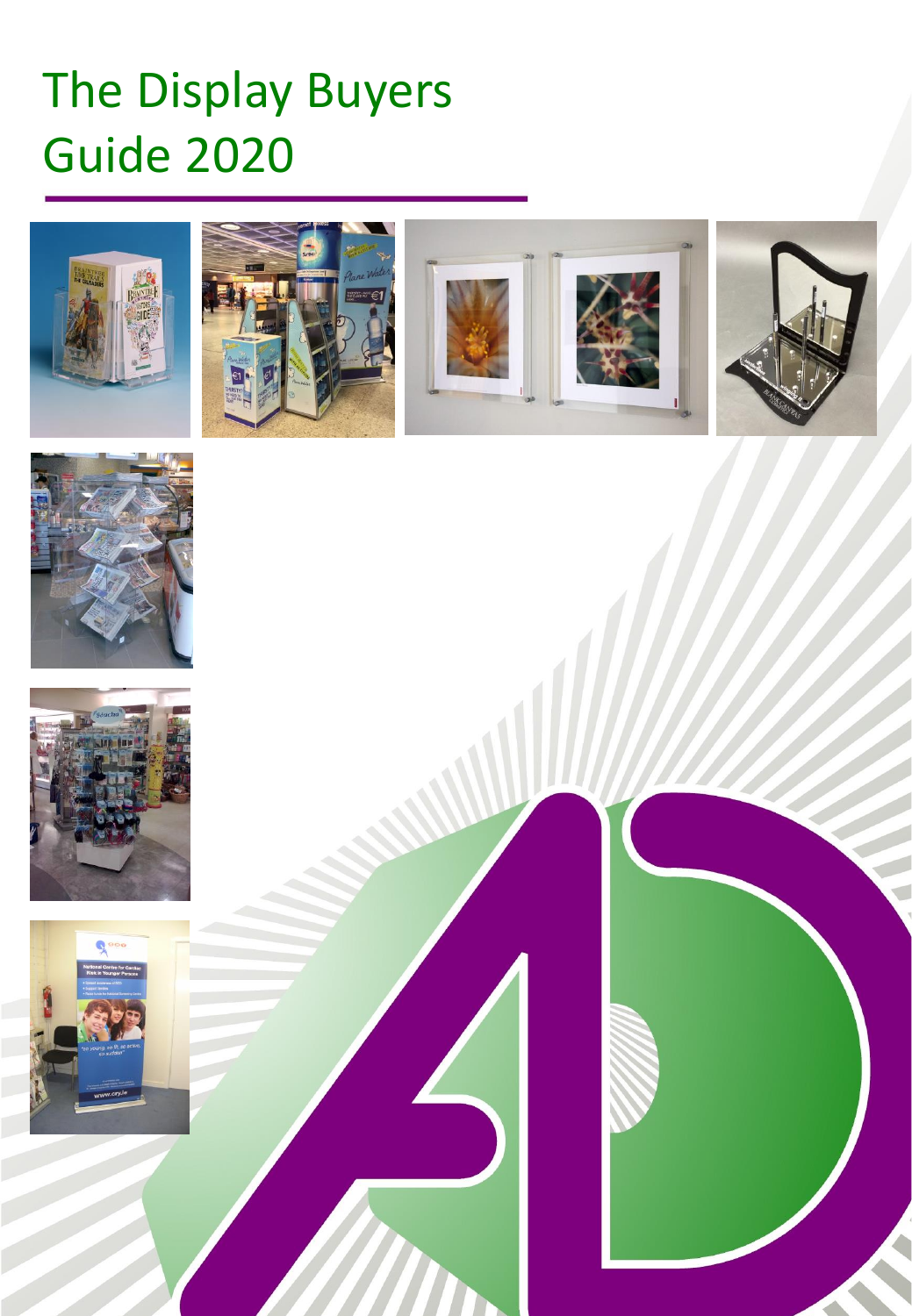

#### Web Information

Mission Statement

- Section 1 Acrylex Modular Merchandising Systems
- Section 2 Brochure, Leaflet holders
- Section 3 Poster Holders
- Section 4 Shop Fitting and Accessories
- Section 5 Shelf and Price Ticket Holders and Dividers
- Section 6 Display Accessories
- Section 7 Mobile Phone Holders
- Section 8 Display Units and Lecterns
- Section 9 Suggestion and Money Boxes
- Section 10 Snap Frames, Light boxes and Rollup Banners
- Section 11 Cable and Rod Systems, Sign Fixings and Standoffs
- Section 12 Promoter Display Systems
- Section 13 Pavement Signs
- Section 14 Food and Sweet Bins
- Section 15 Video, Cassette, DVD, and CD Displays
- Section 16 Display Cases
- Section 17 Machine Guards
- Section 18 **Graphics**

Terms and Conditions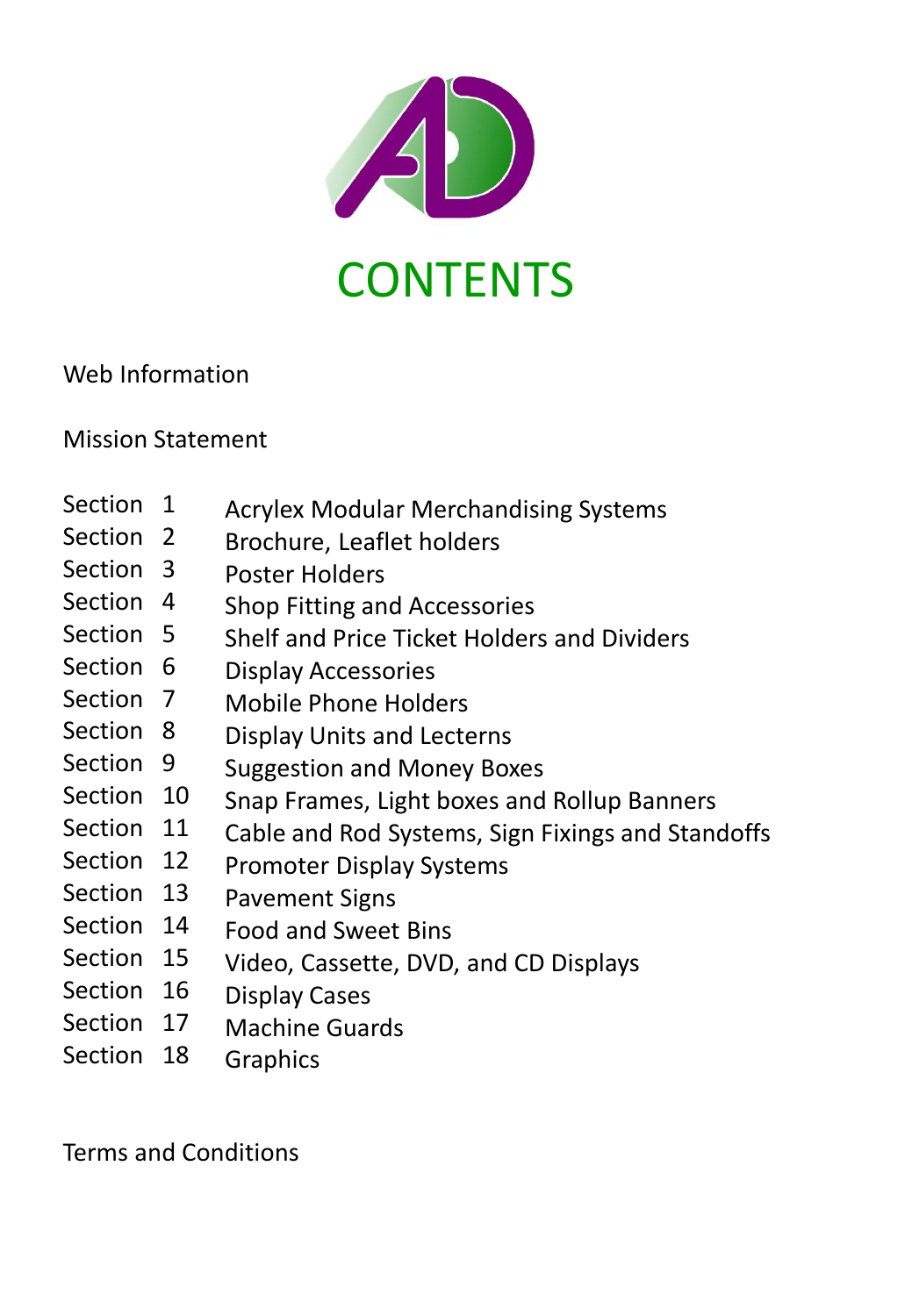

## website. www.acrylicdesign.ie Email. reception@acrylicdesign.ie

for further information please contact one of our sales team

**Paul Bergin Paul Bergin jnr**

**The contents of this Catalogue is Patent, Patent Pending and or Design Registered. Any infringement or purported infringement of these rights will be vigorously contested.**

**This Catalogue may NOT be reproduced in any file or form without the written permission of Acrylic Design.**

© Acrylic Design 2004-2020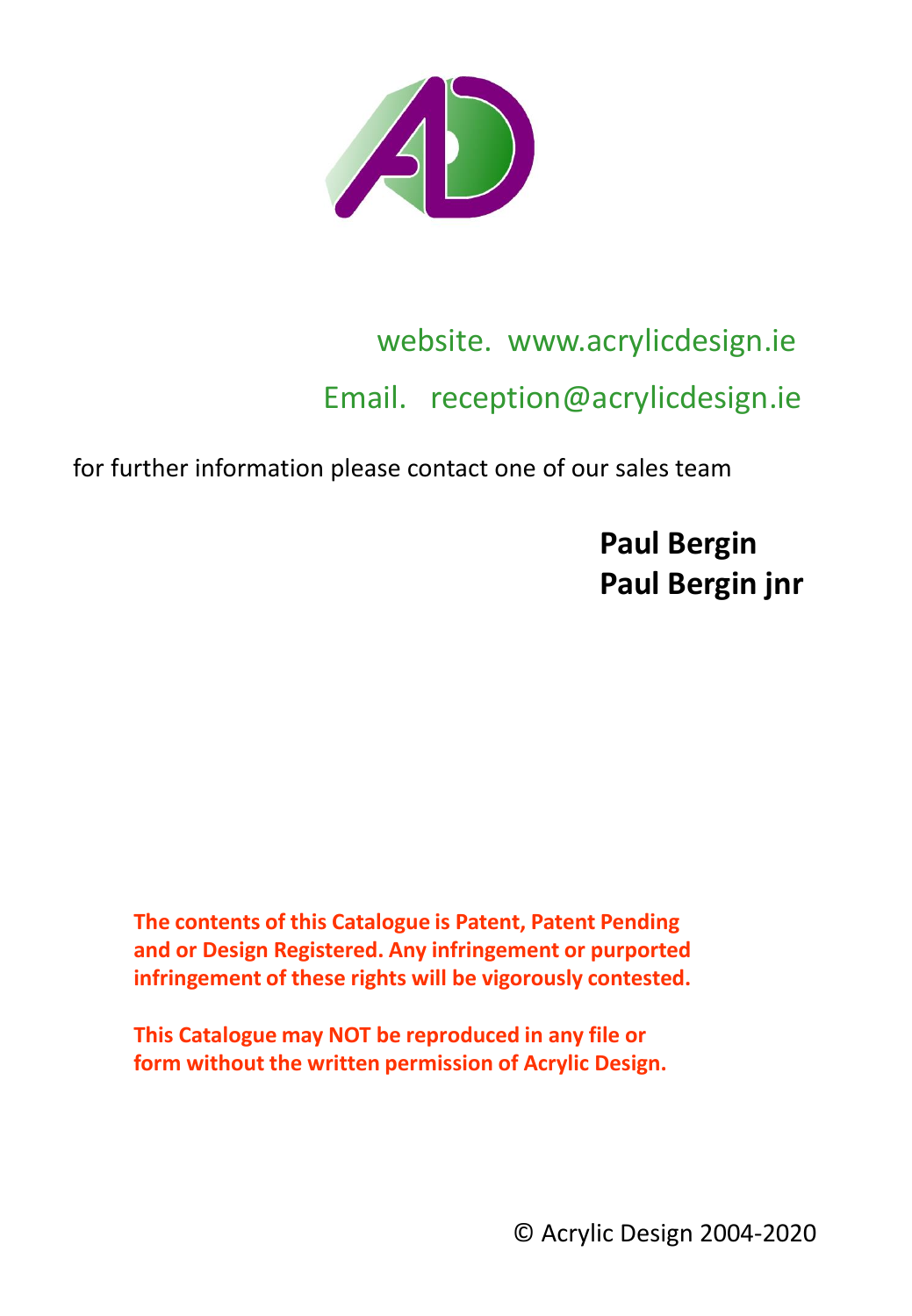

# **MISSION STATEMENT**

Acrylic Design and Fabrication Company Limited makes quality point of purchase products for customers who require artistry and craftsmanship combined with functionality and timely delivery of corporate identity, merchandising and promotional products. Our reputation stands on an uncompromising commitment to the value of service by setting our production and delivery capabilities to the demanding requirements of our customers, for every product and every project.

Design and craftsmanship are united with the use of graphics and production technologies to achieve the custom construction of products that full fill their intended function and meet the objectives of our customers. We continually invest in technology and applications to create new alternatives and solutions for bring quality, selection and flexibility to our customers and to maintain our renowned commitment to delivery. Our design and production professionals are dedicated to working as an extension of customer organisations, embracing the challenge to deliver the best craftsmanship and value for each and every order.

We will continue to distinguish our performance in the satisfaction of our clients by meeting their needs for quality products and on time delivery according to their unique needs.